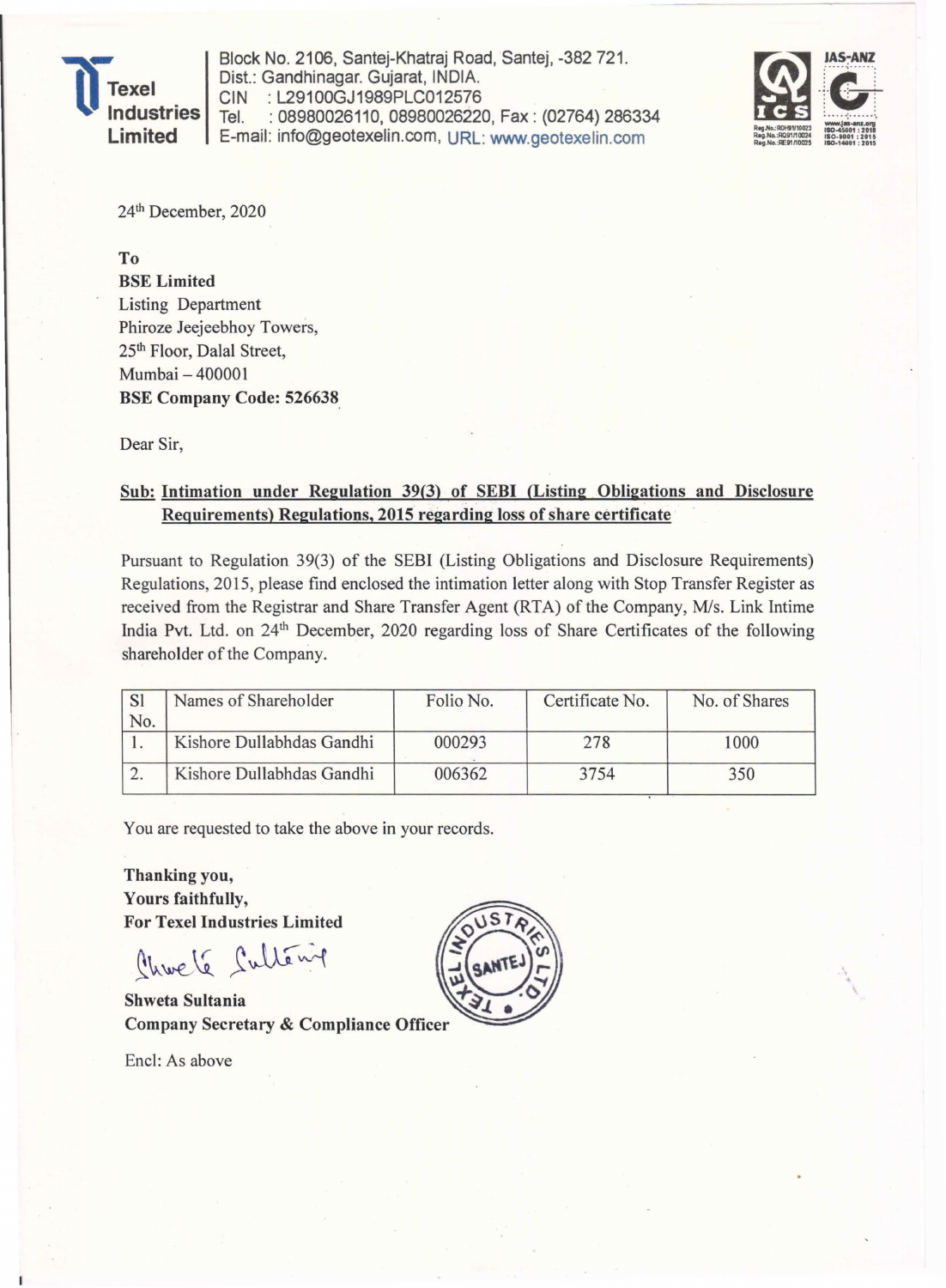

## **Link Intime India Pvt Ltd. CIN:U67190MH1999PTC118368** C - 101, 247 Park, L.B.S. Marg, Vikhroli (West), Mumbai - 400083. Tel. : + 91 22 49186270 Fax: +91 22 49186060 E-mail : rnt.helpdesk@linkitime.co.in

Date : 24/12/2020

To ,

BSE Ltd. 1st Floor, P J Tower, Dalal Street Mumbai : 400021

Dear Sirs ,

Sub : Data Regarding Lost/Stolen/Fake/Duplicate Case(s) Shares .

Further to Regulation 39(3) of SEBI (Listing obligations and disclosure requirement), Regulation 2015, we are sending herewith the data in the form of printed list for our following clients

Sr No Name Of Client

1 Texel Industries Limited

Besides, please note that we shall continue to submit report on data regarding Lost/Stolen/Fake/Duplicate (LSFD) Shares of our clients on monthly basis as we have been doing it now .

Please find the same in order and acknowledge for receipt .

Yours faithfully, For Link Intime India Pvt Ltd

Authorised Signatory Encl As above